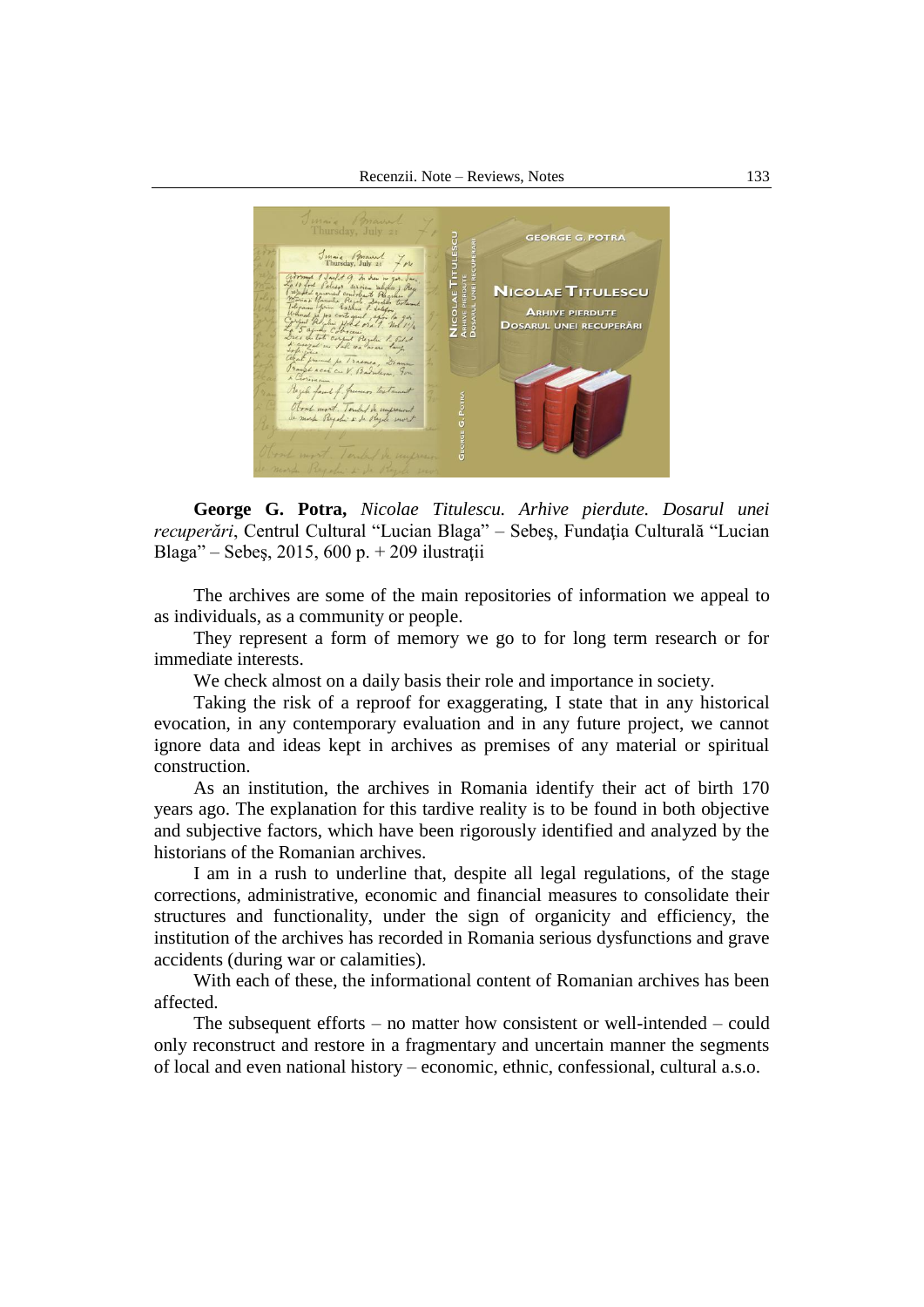The Archive of the Ministry of Foreign Affairs of Romania – just as in the case of other central institutions – has not been shaded from the effects of the two world wars, of occupations (the Austrian-German-Hungarian one from 1916– 1918 and the Soviet one from 1944–1958), of the transfer of archives and of other valuables abroad, of confiscations and actual criminal destructions.

The changes in the political regime – in 1944 and 1989 – have had repercussions on Romanian politics and diplomacy, on all the structures of the Ministry of Foreign Affairs, thus on its archives as well.

To be exact, I should mention the fact that Romanian diplomatic archives were, to a lesser or greater extent, ordered by the essential acts and documents regarding the institutional organization of the Ministry of Foreign Affairs adopted in the periods 1859–1919; 1920–1947; 1948–1989.

Just as exact is the fact that the regulations, measures and projects regarding this domain have not kept up with necessities and have lagged behind expectations.

There are very few of those who acknowledged and accused this reality.

I do not intend to make the observation of this state of affairs into a political attitude.

There still remains the strict reality that, in the over 150 year history of the Ministry of Foreign Affairs, one can count on the fingers of a hand the names of the Foreign Affairs ministers who have descended in the archives of the Romanian diplomatic chancellery.

These things must be known and said.

We do not have a serious, comprehensive history, above any political pressures and ideological compromises, of the Romanian foreign policy and diplomacy, just as we do not have monographs for most of the Foreign Affairs ministers of Romania.

Nicolae Titulescu is an exception. Far from me to say that everything is known and that everything about him has been said and written.

Regarding all the Foreign Affairs ministers in the period between the wars, to which I deliberately limit myself – be it Ion I.C. Brătianu, Take Ionescu, Ion Gh. Duca, Ion Mitilineu, Gheorghe Gh. Mironescu, Dimitrie I. Ghika, Victor Antonescu, Istrate Micescu, Nicolae Petrescu-Comnen, Grigore Gafencu, Mihail Manoilescu, Mihail Sturdza, Constantin Vişoianu, Gheorghe Tătărescu, to remember just some of them – the question arises: where are the archives related to their mandates as Foreign Affairs Ministers? How much, what and how was kept? Is the information processed in archives and, finally, which parts are outside the country, in private collections, or in archives of foundations? Such questions are not precious gratuities, as they suggest new potential approaches in the attempt to reconstruct other parts of the national patrimony affected through destruction or alienation.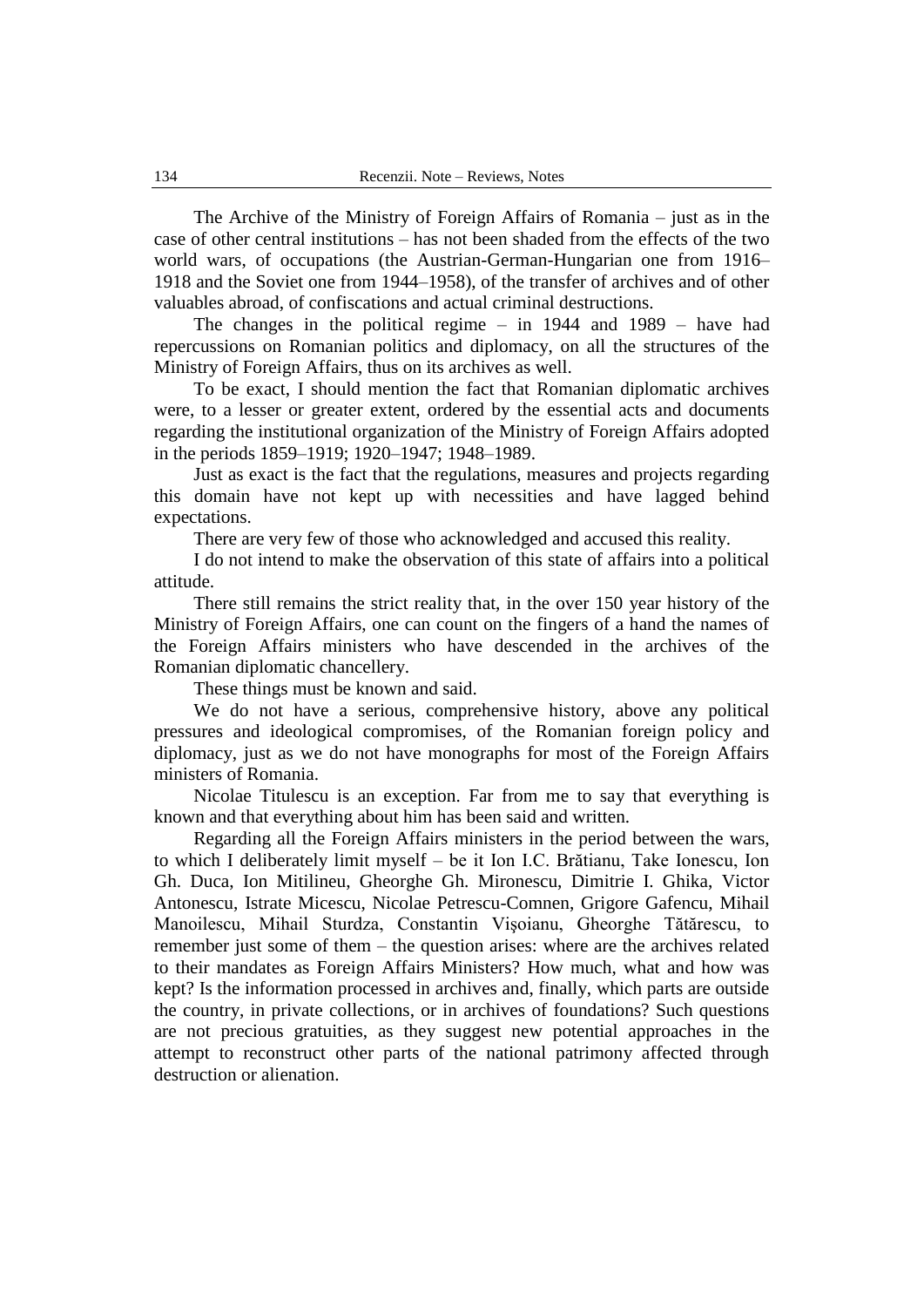In the present work, we have attempted to answer questions regarding those documents in the archives of Nicolae Titulescu scattered and lost in the world for decades.

Nicolae Titulescu kept on his person, along with strictly personal notes, many oficial documents regarding the foreign policy of the Romanian state, elaborated both before, but especially during his mandates as Foreign Affairs minister (1927–1928; 1932–1936).

The Romanian diplomat justified such a measure – much discussed in Bucharest, approved of by some and condemned by others – through the necessity of disposing promptly, in his numerous travels and meetings abroad, of essential acts of Romanian Foreign Affairs policy.

Regarding official documents, Nicolae Titulescu kept originals (fewer) or copies (more numerous).

As far as the originals are concerned, I shall remark the fact that their value is given, in each case, by their very substance (historical, political, diplomatic, a.s.o.); as for the copies, I think that their value might be as big as the originals", in case the latter were lost (stolen, destroyed, a.s.o.).

Whatever the case may be, Nicolae Titulescu carried with him around Europe part of this archive, official or personal, in especially designed chests, the rest being temporarily deposited in one or several bank safes or at foreign embassies, relatives and close collaborators.

His dismissal from the Romanian government (on the  $29<sup>th</sup>$  August 1936) found him with these archives on his person – most of it being a personal archive – and there are no testimonies that he had tried – much less succeeded – to give them over (personally or through intermediaries) to the Romanian government. Not even when he returned to the country, in November-December 1937, for a short while, did Nicolae Titulescu have discussions to this end with the Foreign Affairs Ministry. The government in Bucharest was in a rush to get rid, as quickly and determinedly as possible, of the former Romanian diplomat and statesman.

Nicolae Titulescu"s opponents have constantly attacked him on this subject as well, both during his mandates as Foreign Affairs Minister and, especially, after his being removed from the Sturdza Palace.

His intention to publish, in the country, in Romanian, and abroad, in French and English, his book, *Romania's foreign policy (1937),* which criticized the orientation and the political and diplomatic approaches following his dismissal, irritated to the maximum the Romanian government, as they thought it undermined the major interests of Romania.

Hiding the real discontents of Carol the  $2<sup>nd</sup>$ , who considered himself targeted by this book, condottieres of the king attacked Nicolae Titulescu shamelessly, accusing him of illegal keeping and abusive use of secret state documents, associated with treason.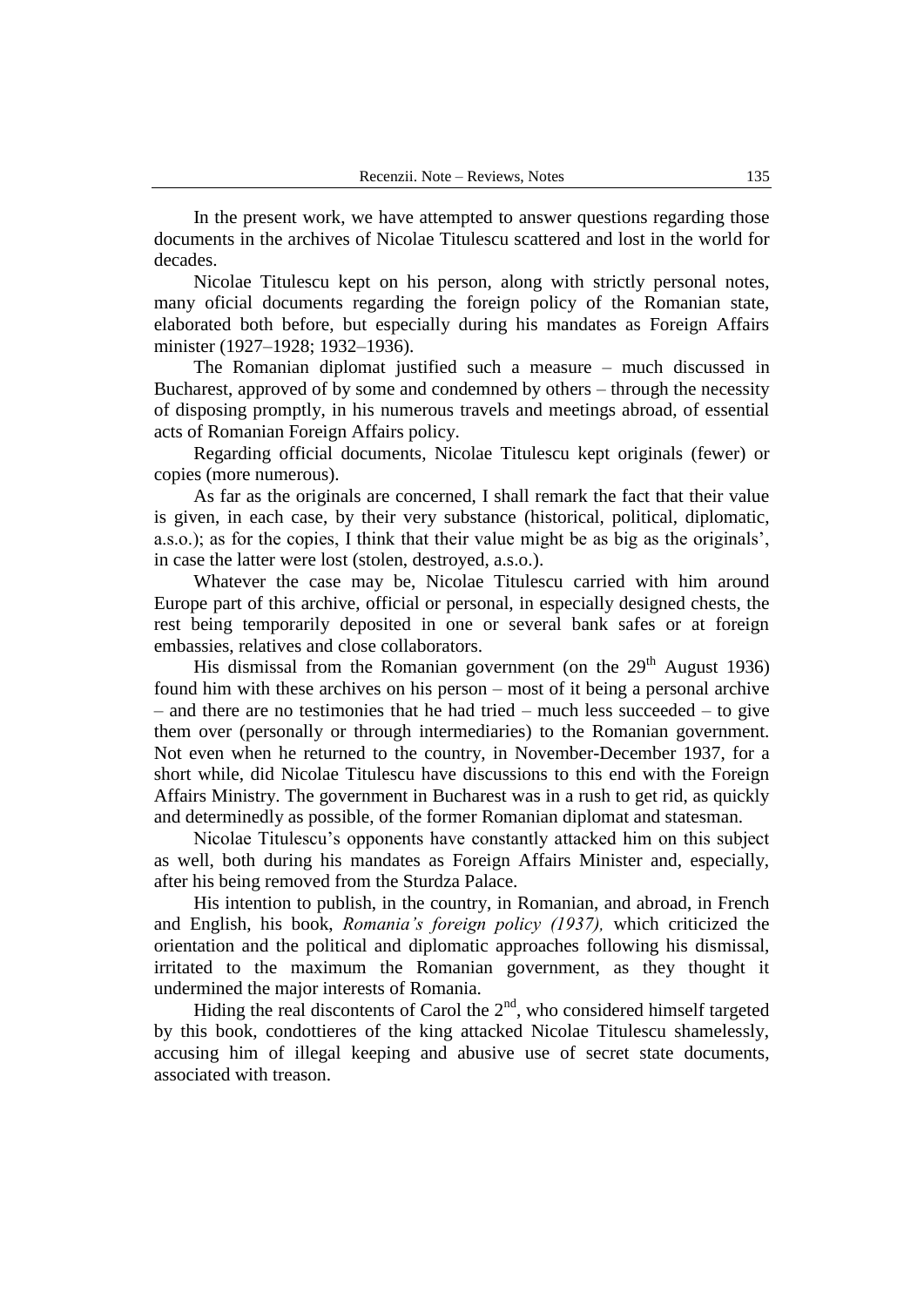Through a decree-law, Octavian Goga, prime-minister, proceeded to the modification of an article in the Penal code, introducing the crime of publishing secret state documents.

The fact that this modification was aimed firstly at Nicolae Titulescu did not go unnoticed by both politicians and journalists, who knew that he had been threatened with being taken Romanian citizenship, through the formal invocation of possession and use of secret state documents.

The archives of Nicolae Titulescu have been scattered around the world for several decades.

This state of affairs was configured even during his public activity, being gradually emphasized with the increase and diversification of his commitments, of shorter or longer duration, in London, Geneva, Hague, Paris, Washington, New York. The tension felt by our conational, during his tenure in public offices, was doubled through psychological pressure, through subversive acts and assassination attempts from his adversaries and enemies in the country or abroad. Under these circumstances, Nicolae Titulescu appealed to special security measures, both for himself and for some personal or family valuables. To the decisions to deposit documents and other goods in personal safes (where he worked) or in bank or grand hotels" safety boxes, was added the decision taken following his consultation with some close collaborators, to trust with some of these inscriptions relatives or highly reliable collaborators.

With each year that passed after his death (17 March 1941), in the public conscience, in that of his collaborators alienated on various meridians, but also in the conscience of those in Romania, the fear grew that the tracks of the archives will be lost forever or, worse, that pages of the archives will be destroyed.

In the Cold War period, Nicolae Titulescu"s successors (his wife, other relatives abroad) ceased any relations with Romanian officials (legations, embassies, The Ministry of Foreign Affairs, the Romanian government), refusing to give their approval for bringing Nicolae Titulescu"s remains in the country, as well as for the return of the things he left (archives, various other personal things).

The laborious activity at the basis of this personal and original work has involved for me research in archives and libraries abroad (France, Switzerland, the United States of America), approaches to identify and bring to Romania an important number of valuable Nicolae Titulescu documents.

I had an actual role, as the designated representative, in the negotiation of some regulations with personalities or institutions abroad, in possession of Nicolae Titulescu archives, and as the operative factor in taking them and bringing them to Bucharest.

The work starts from the premise that the regaining of valuable political and diplomatic documents of Nicolae Titulescu, essential for the deepening of the knowledge on his thought, work and action, has the value of landmark and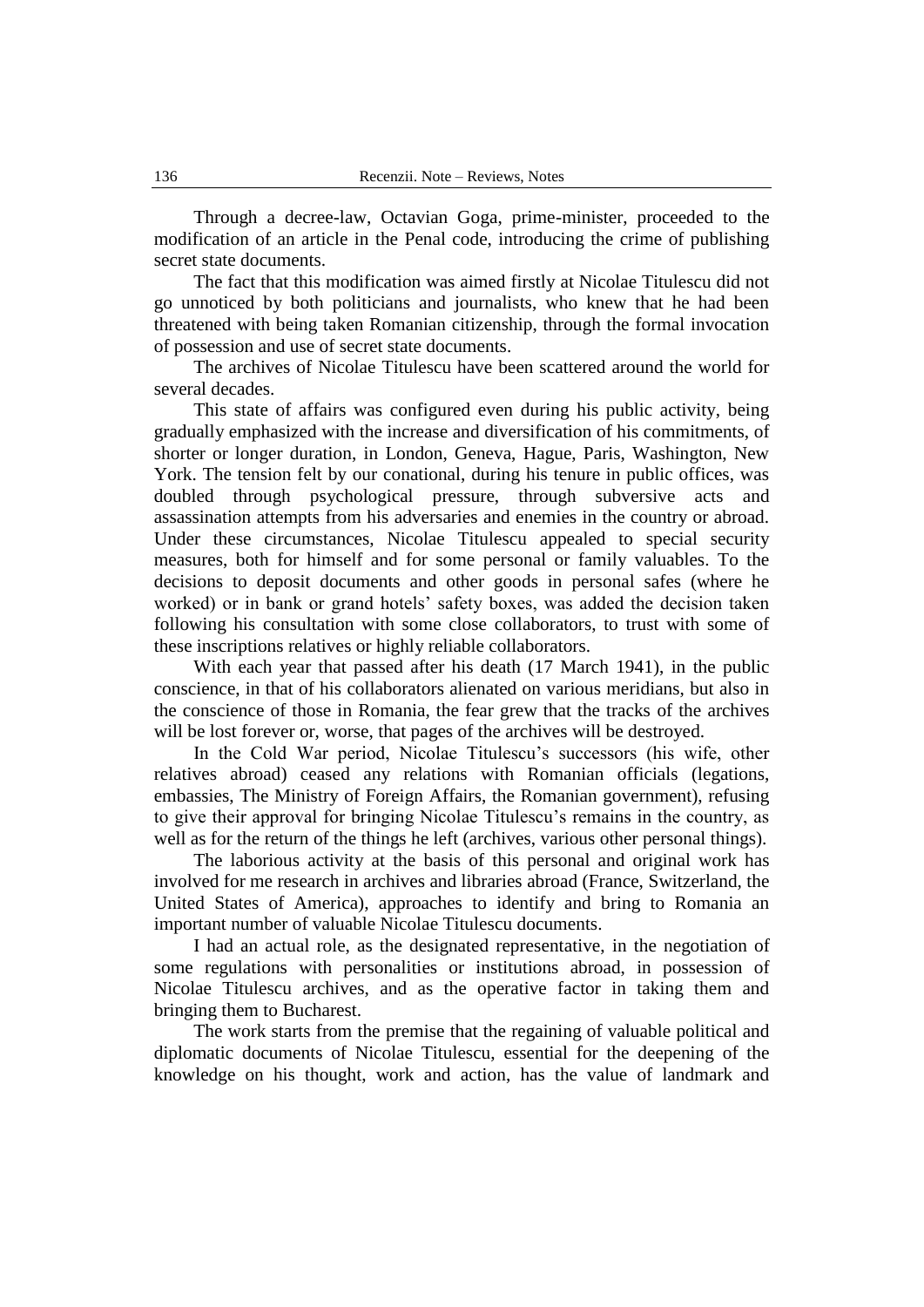symbol, together with similar ones, for the exigency of reconstituting, conserving and turning to account, through specific actions and measures, the national cultural patrimony.

We have presented successively the objective and subjective factors of the scattering in time and space of the Nicolae Titulescu documents, the internal and international circumstances which aggravated this process, on the one hand, and the difficulty in identifying and recovering them, on the other hand.

The research undertaken in time has allowed for the enriching and confrontation of information, which lets us state today, with a significant degree of certainty, to whom and when Nicolae Titulescu documents were entrusted for safekeeping, what was their regime of conservation (the place and quality of the storage, what determined the change of the temporary owner, the transfer conditions), how they came to be given away, different stages and modalities (in the country: searches, arrests, confiscations; abroad: subtilization among relatives; thefts, sales/purchases to institutions in Romania and the United States of America).

Based on documents, we have subjected to analysis viewpoints and contradictory versions regarding the Nicolae Titulescu documents abroad, A.F. Frangulis's exaggerations, when he stated the transfer of an alleged wagon of documents through Spain to Lisbon and the phantasms of Jacques de Launay, speculating on an imaginary confiscation by the soviets, in Vienna, of a bag of essential Nicolae Titulescu documents.

I have not hidden anything from the reader of what I learnt regarding the Nicolae Titulescu documents, deposited two times in London; about the documents sent through his nephew, Gheorghe Nenişor, as an escort, to Portugal and deposited at the British Embassy in Lisbon; about the dubious manipulation of Titulescu"s documents in the capital of Portugal, the fragmentary passing, on two occasions, from the British Embassy to the Romanian Legation in Lusitania"s capital; about the missing parts from that large volume of documents which should have come, in Madrid, in the possession of Catherine Titulescu; about what got, in dubious circumstances, in the hands of some relatives, in France (Marys Nenişor, the first wife of Gheorghe Nenişor), but also in Spain (to Gheorghe and Marie Yvonne Antoniade); about Nicolae Titulescu documents stolen by the Germans from the French archives in 1940 and captured by the soviets when they occupied a large part of Germany; about the part that arrived, by being sold/purchased in Palo Alto, in the Hoover Archives.

In the pages of the book, the reader shall find pressing questions from Washington and in-depth answers from Lisbon, confusions, comebacks, rectifications; arrests, data about travels with uncertain goals and finality. I have "opened" chests and suitcases, I have revealed incorrect additions and subtractions on new counting. The readers find out for the first time about some thefts, about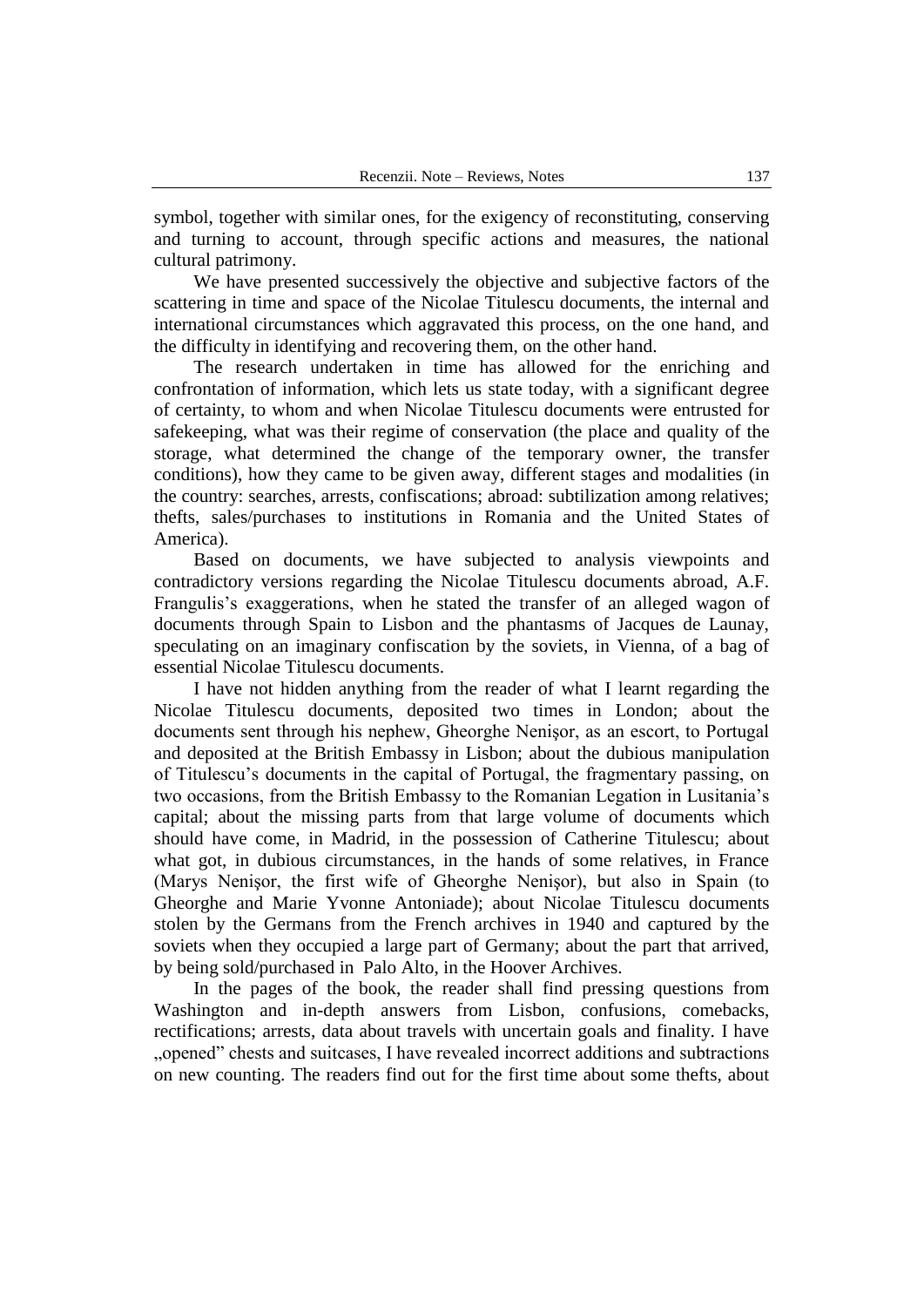negotiations and transactions treated like bargaining, about money, poverty, generous donations and canceled donations, about lonely widows and cheated on husbands, about the secret of Swiss safe deposit boxes.

In the journey of the Nicolae Titulescu archives, both Romanian officials, former collaborators of Nicolae Titulescu, were involved (Constantin Vişoianu, George Anastasiu, Nicolae Raicoviceanu, Alexandru Totescu), but also relatives (Catherine Titulescu, Ion Burcă, Gheorghe Nenişor, Marys Nenişor, Gheorghe Antoniade, Marie Yvonne Antoniade, Vlad Antoniade a.s.o.).

An important role is played in the volume by the demarches taken after the 2<sup>nd</sup> World War for bringing to Romania the Nicolae Titulescu archives: from France, in 1968 (in the possession of Marys Nenişor); from Switzerland, in 1995 and 2002 (in the possession of the doctor Gilbert Monney Câmpeanu, through donation from George Anastasiu); from Switzerland, in 2002 (in the possession of the Swiss financier of Romanian origin Vlad Antoniade, the son of Gheorghe Antoniade and of Marie Yvonne (Voni) Antoniade, the executor of the will of Catherine Titulescu); from the United States of America, in 2003 (in the possession of the Hoover Archives).

We cannot list in this Foreword all the investigations, demarches, successes, all the names, all the dates. I shall mention the fact that: in 1967 the conferences held by Nicolae Titulescu in Great Britain in the summer of 1937 were recovered, pieces of a great ideational and political value, considered lost for 30 years, as well as the English edition of *Romania's Foreign Policy (1937)*; in 1995, we were given as a donation the French edition of the paper *Romania's Foreign Policy (1937)*, which was published a year later; in 2002 we obtained, through double donation, 2,000 original Nicolae Titulescu documents; at the same time, the European Foundation Nicolae Titulescu registered nine *Daily notes* agendas (from the years 1922, 1923, 1924, 1925, 1926, 1927, 1928, 1929, 1930); in 2003 I brought to Bucharest 12,000 Nicolae Titulescu documents, in copy, in electronic form.

I have evoked and revealed the role played, after the  $2<sup>nd</sup>$  World War (in the years 1967–1968, 1982, 1995, 2002, 2003), in the discovery and bringing of these documents to Romania, by some politicians-diplomats, researchers-archivists, directors and actors of the demarche followed from Bucharest (George Macovescu, Victor Dimitriu, Dumitru Aninoiu, Constantin I. Turcu, Teodor Huc, Gheorghe Buzatu, Adrian Năstase, George G. Potra).

Of a real help in getting to know what I called "The Marys Operation" was the information provided 40 years ago by my colleague and friend Constantin I. Turcu, an accomplished archivist, a modest person, who has not claimed vainly the role of main (or at least one of them) negotiator in the bringing of the Nicolae Titulescu documents from Paris and was content with the fact that he lived this joy, as all those who loved and still love the "Patron" lived it. With him, but not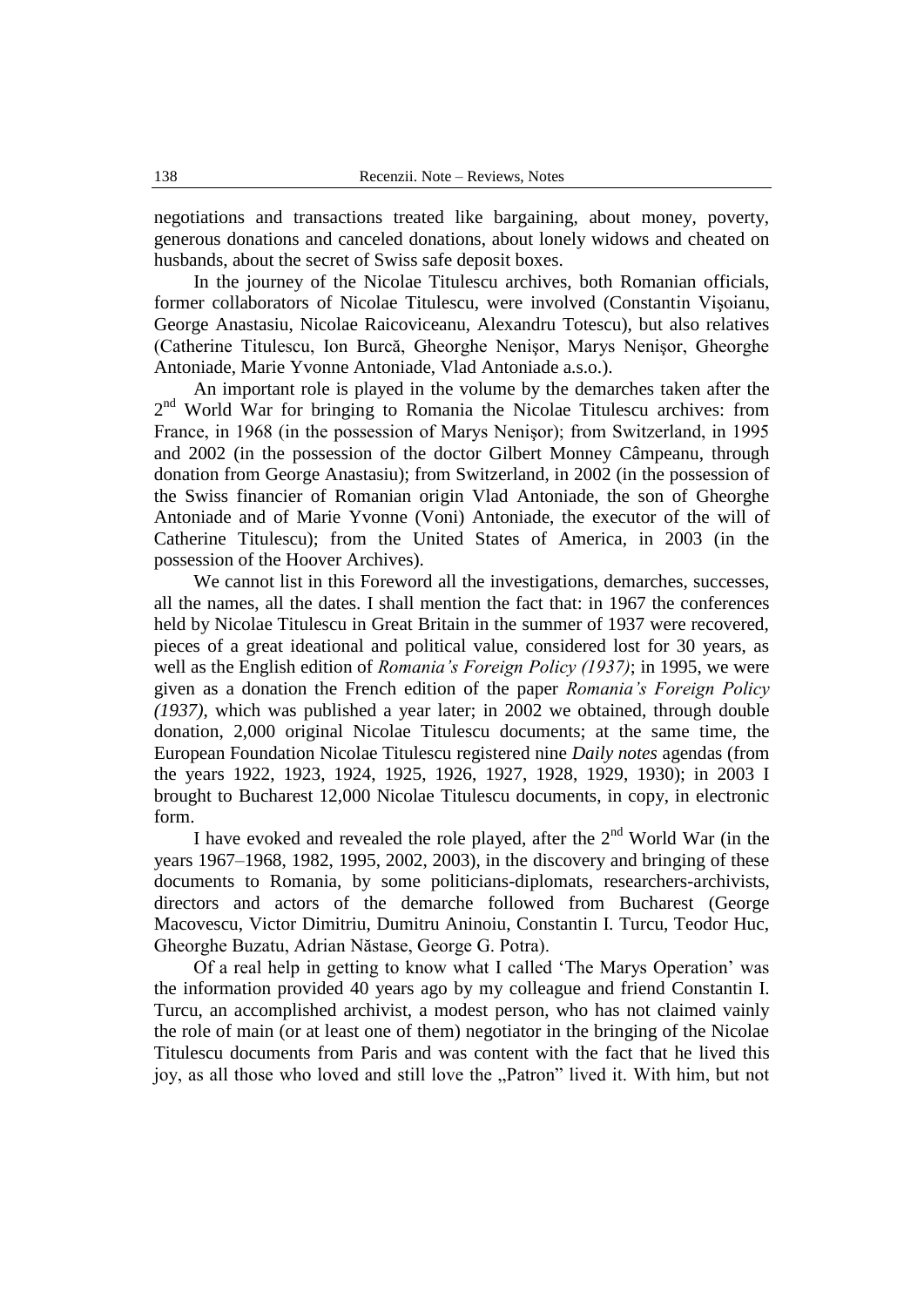only, I followed the efforts of archivist processing of the Nicolae Titulescu documents from the Diplomatic Archive of the Ministry of Foreign Affairs.

The re-founding of the Titulescu House, in 2002, coincided with the relaunch of the demarches of the Titulescu European Foundation for bringing from abroad some archives of the great Romanian statesman and politician.

By evoking this fact, I took cautions so as not to underestimate the role of those who, in emigration, saved these archives, had them in personal custody, even though afterwards, due to economic and financial constraints and in complex political circumstances, did not give them back to the Romanian state, but trusted them (for a fee) to foreign archives.

Any evocation of the personalities without whom a part of the Nicolae Titulescu archives wouldn"t have been safe, even though not in Romania, for decades, cannot ignore the names of George I. Duca and of Elena S. Danielson, to whom we owe our homages.

I have never stopped pleading for the right Romania has to have these documents in some manner, or at least to be able to consult them without any hindrances.

In another important segment of my paper, the reader can know the Process of putting to use the Archives of the Ministry of Foreign Affairs of Romania, rigorously reviewing intentions, projects and actions, especially those occurring after 1990, until today, and the Restitution of the scientific, political and diplomatic work of Nicolae Titulescu – between ambitions and reality. Both syntheses are texts rich in ideas and facts, projecting indispensable parts of Nicolae Titulescu"s posthumous image.

We have assigned to the Annex the role of being the resonance chamber of publishing in Romania of the documents collections and of works rich in documentary base dedicated to Nicolae Titulescu, published over 50 years (forewords, speeches at book launches organized as real cultural events, reviews and commentaries in specialized journals or magazines).

The reviews were uneven to these editions of documents. Over the years, there were tens of prefaces, forewords, notes, reviews, commentaries on these works. I identified and filed some. In the case of other volumes, I do not know if they were remarked or ignored by critics, if I did not miss their reactions on the publishing or afterwards.

I have chosen for this Annex a limited number of such reactions, signed or pronounced by historians, jurists, sociologists, political scientists, diplomats, writers, journalists, important names, academics, ministers, ambassadors, masters of Romanian writing.

To all those who granted us, editors of these editions of Nicolae Titulescu documents, attention, by saluting and appreciating our demarche, I would like to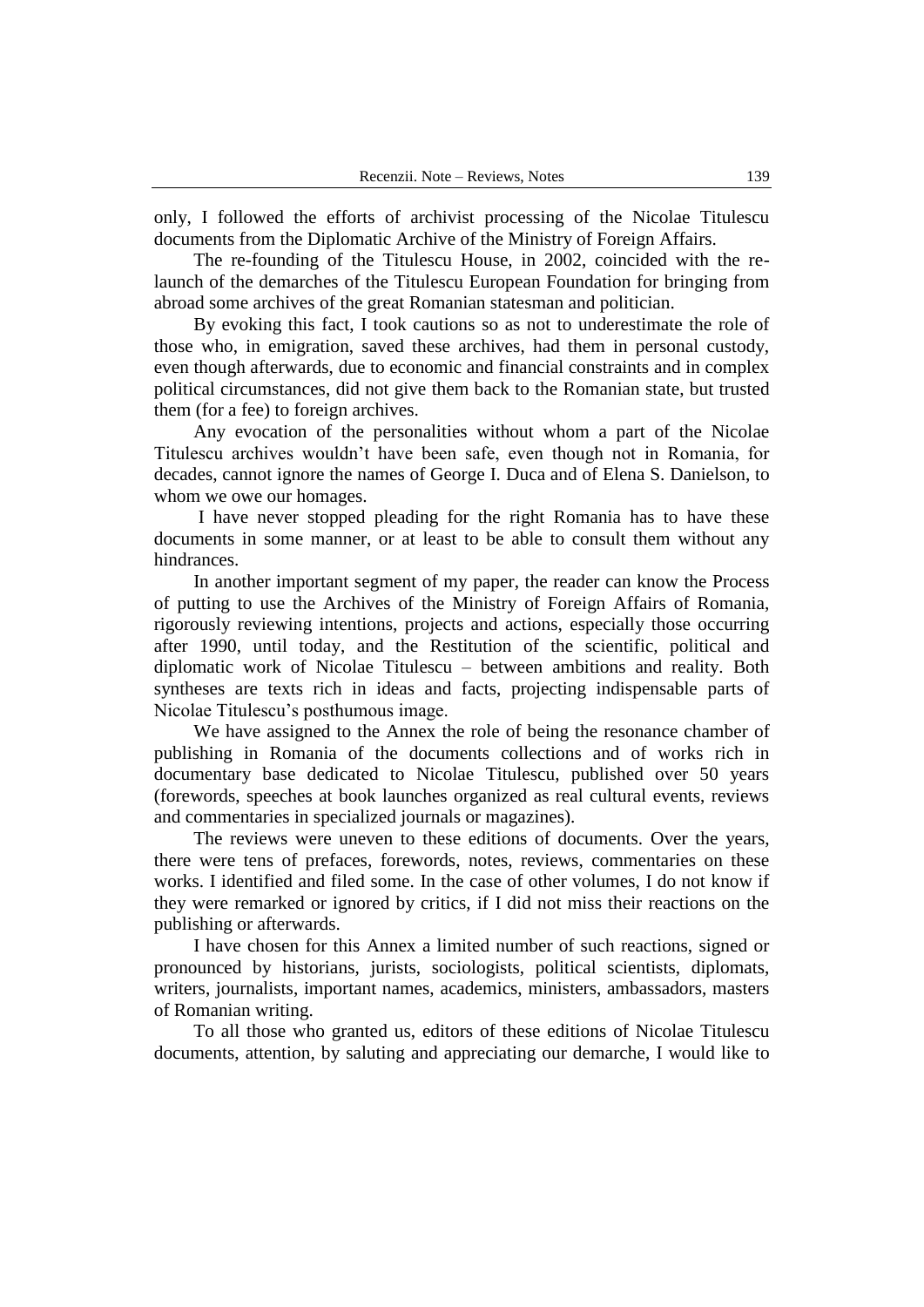thank on my behalf, and on behalf of all those who have been associated in time with this pro-Titulescu demarche.

I added a rich iconography, vintage photographs and contemporary history ones, reproductions of relevant archive documents.

I did this to indirectly save them, but also to present them to the interested parties, specialists or not.

I laid down in front of the reader what was recovered. I sadly signaled some of what was (definitely) irremediably lost from the archives of personalities, collaborators or relatives tied to Nicolae Titulescu.

It is beyond doubt that in the Romanian space, a lot of the Romanian politicians and diplomats of the pre-war period were deprived, on their arrest, in the terrible years of Stalinism, of a large part of their documents and photographs – often even completely –, and the unfortunate families (quite a few of them) proceeded to destroy what was left, so as not to serve as incriminating evidence in the processes they were staged. The information I was given to this end by Mariella Nenişor-Emanoil, Irina Raicoviceanu, Gheorghe Nenişor, Savel Rădulescu has only confirmed with new arguments this powerful blow given to the Romanian culture.

It would be pretentious – and maybe even inexact – to say that I am offering readers a permanently closed file. I formulated a big question mark regarding a Nicolae Titulescu deposit in Switzerland, whose destiny remained unknown and which specialized institutions of the Romanian state (the Ministry of Foreign Affairs, the Romanian Academy, the Titulescu European Foundation, the National Bank of Romania) should try to clarify – which is not easy after 75 years – but it should still not be abandoned.

The posthumous existence of Nicolae Titulescu calls for a new potential demarche more than a couple of institutions or individuals.

The work *Titulescu. After 50 years Home again,* printed in 2013*,* finds its fortunate continuation in the book *Nicolae Titulescu. Lost archives. The file of a recovery.*

If the former speaks about the death of our great compatriot, about his reunion with his people, in 1992, in the heart of Transylvania, the latter is an evocation and a plea for the salvation and perpetuation in eternity of the scientific, political and diplomatic work of Nicolae Titulescu, an appeal to a collective commitment in the fight for the survival of his thoughts and deeds.

*Nicolae Titulescu. Lost archives. The file of a recovery* is not simply a challenge, is not an act of personal pride, but a necessary restitution of a page of cultural history, thoroughly documented. The present book has all the data of a scientific work, but also of an adventure novel, in which rigour does not give way to the facile, certainty leaves room for the imagination, the reader becomes a co